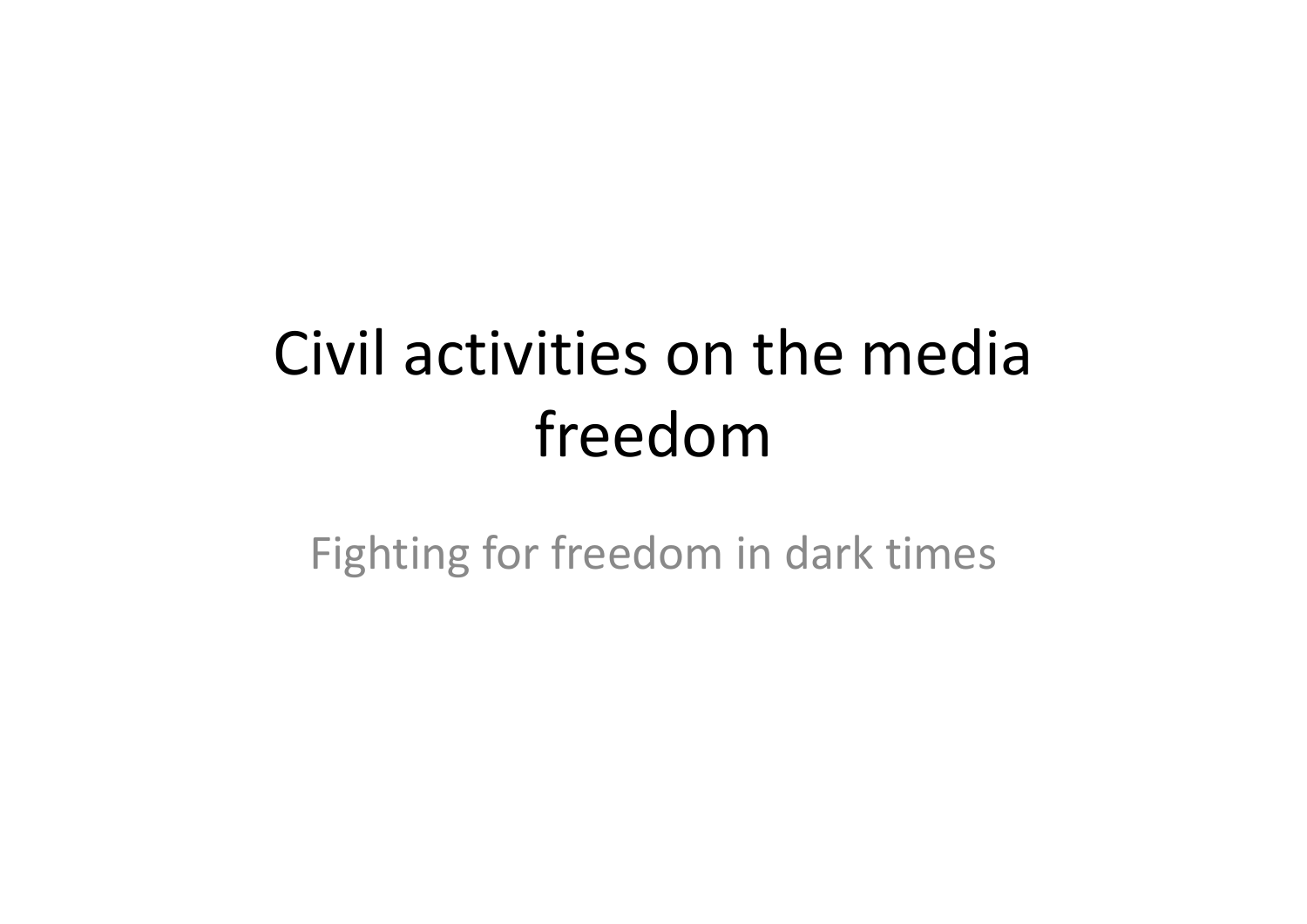### A demokrácia szerkezeti módosulása

- *P. Rosanvallon, Counter‐Democracy: Politics in an Age of Distrust*
- Counter‐democratic forces of democracy: new forms of democratic participation (expression, involvement, intervention)
- People as watchdog: monitoring, evaluation, vigilance, whistle‐blowing, surveillance (inverse Panopticon)
- Critical sovereignty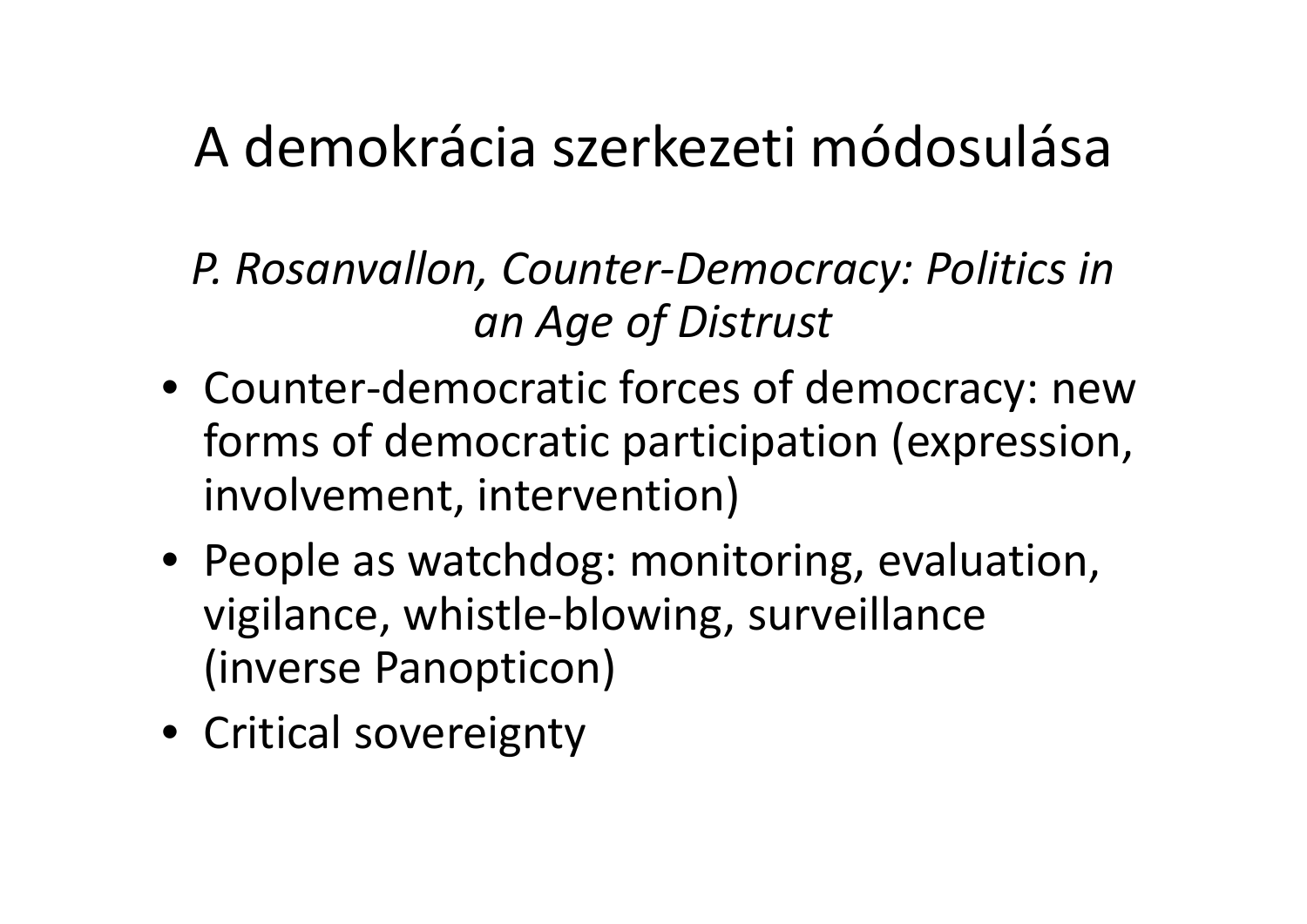## Az ellenállás formái

- • Everyday, private life, free spaces under dictatorship
	- $-$  Albert J. Raboteau, Slave Religion: The "Invisible Institution" in the Antebellum South
	- Fitzpatrick, Everyday Stalinism
	- T. Johnston, Being Soviet: Identity, Rumour, and Everyday Life under Stalin
	- I. Rév, The Advantages of Being Atomized
	- J. Scott, Weapons of the Weak: Everyday Forms of Peasant Resistance
	- J. Scott, Domination and the Arts of Resistance: Hidden Transcripts
	- J. Scott, The Art of Not Being Governed (non‐state places, which unreadable for the state)
	- Jeffrey C. Goldfarb, The Politics of Small Things. The Power of the Powerless in Dark Times (power of social definition, informal interactions outside of official definition)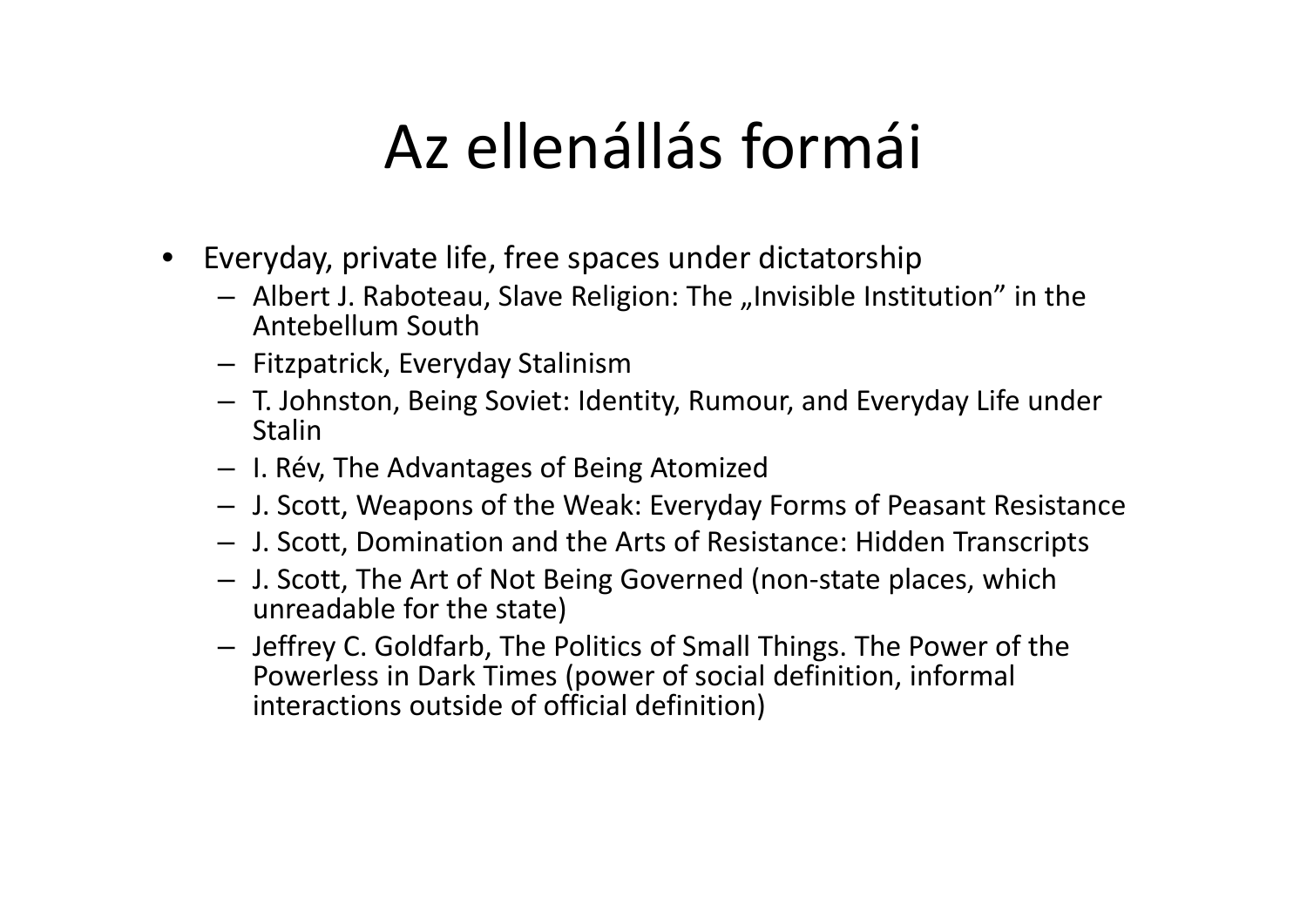## A nyilvános kritika csatornái

*R. Darnton: The News in Paris: An Early Information Society*

- Critical communication in the Salons
- Evading state censorship
- Narratives about the corruption of the Court, Royal family, state authority, private sins and public moral
- Model of the public critic by private media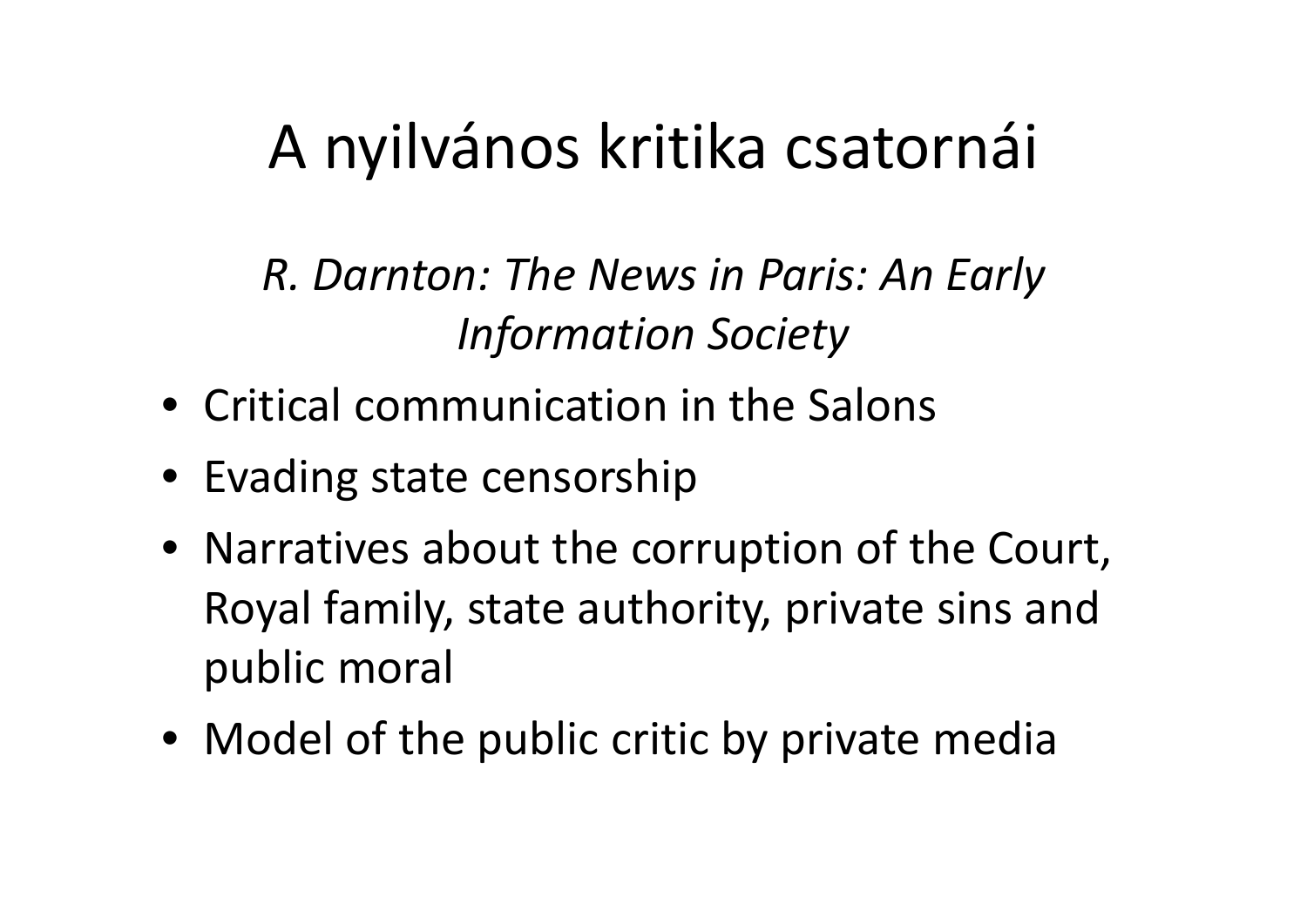#### Civil stratégiák a jogosultságok érdekében

#### Barclay – Silbey: Understanding Regime Change

- Legal consciousness has dynamic nature: in ordinary life the normative interpretations, justifications, arguments slowly move, change.
- modifications of cultural schemas